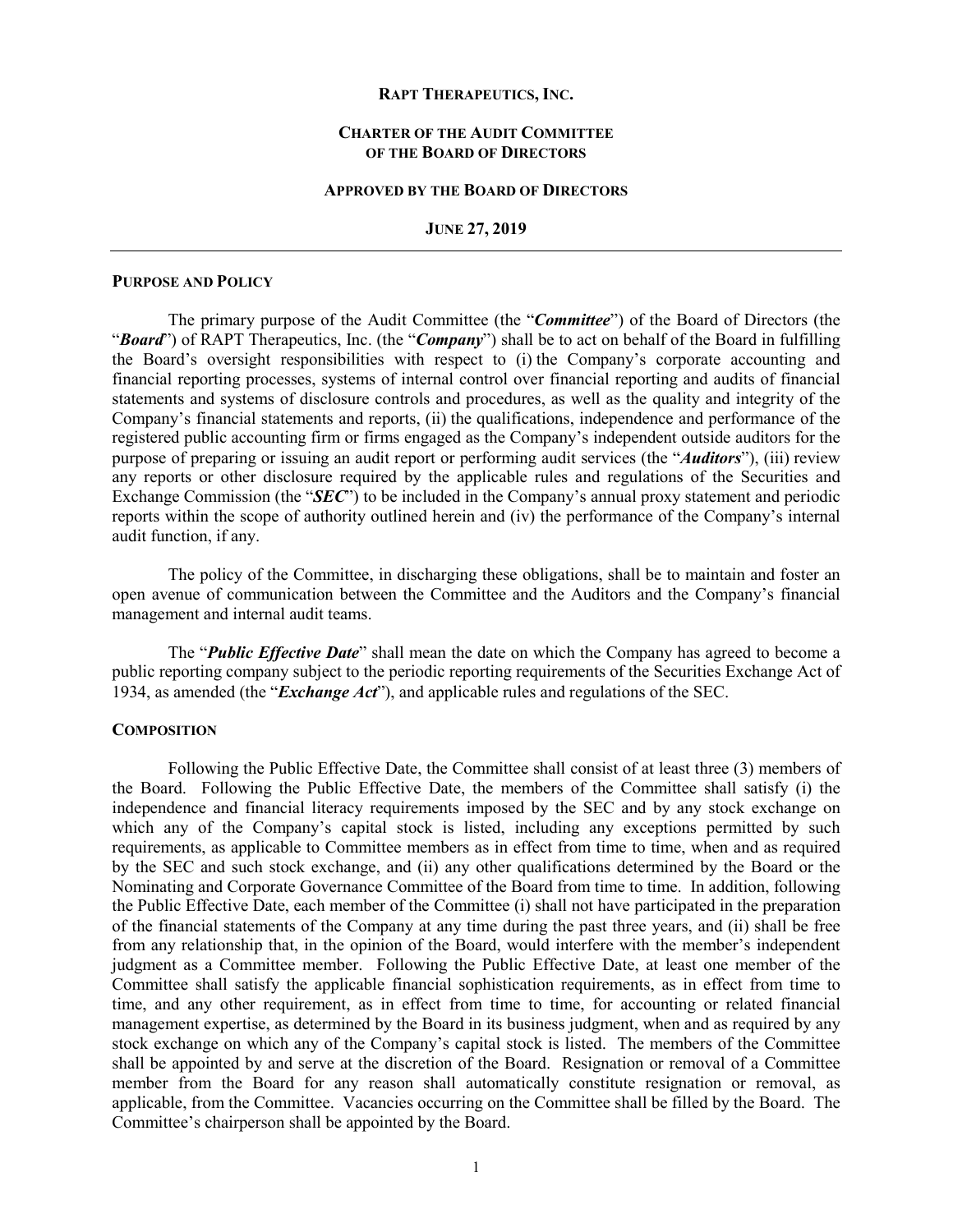# **OPERATING PRINCIPLES AND PROCESSES**

In fulfilling its functions and responsibilities, the Committee should give due consideration to the following operating principles and processes:

- *Communication* Regular and meaningful contact with the Board, members of senior management and independent professional advisors to the Board and its various committees, as applicable, shall be encouraged as a means of strengthening the Committee's knowledge of relevant current and prospective corporate accounting and financial reporting issues.
- *Committee Education/Orientation* Developing with management and participating in a process for systematic review of important accounting and financial reporting issues and trends in accounting and financial reporting practices that could potentially impact the Company shall be encouraged to enhance the effectiveness of the Committee.
- *Information Needs* The Committee members shall communicate to the Chief Executive Officer or his or her designees the Committee's expectations, and the nature, timing, and extent of any specific information or other supporting materials requested by the Committee for its meetings and deliberations.
- *Meeting Agendas* Committee meeting agendas shall be the responsibility of the chairperson of the Committee with input from the Committee members and other members of the Board as well as, to the extent deemed appropriate by the chairperson, from members of senior management and outside advisors.

## **MEETINGS AND MINUTES**

The Committee shall hold such regular or special meetings as its members shall deem necessary or appropriate. Following the Public Effective Date, the Committee will meet at least quarterly and hold such special meetings as its members shall deem necessary or appropriate. Minutes of each meeting of the Committee shall be prepared and distributed to each director of the Company and the Secretary of the Company promptly after each meeting. The chairperson of the Committee shall report to the Board from time to time, or whenever so requested by the Board.

Unless otherwise directed by the Committee, each regularly scheduled meeting will conclude with an executive session of the Committee absent members of management. As part of its responsibility to foster open communication, the Committee will meet periodically with management, the director of the internal audit function, and the Auditors in separate executive sessions.

# **AUTHORITY**

The Committee shall have access to all books, records, facilities and personnel of the Company as deemed necessary or appropriate by any member of the Committee to discharge his or her responsibilities hereunder. The Committee shall have authority to appoint, determine compensation for (at the Company's expense), retain and oversee the Auditors (as set forth in Section  $10A(m)(2)$  of the Exchange Act, and the rules thereunder) and otherwise to fulfill its responsibilities under this charter. The Committee shall have authority to retain and determine compensation for, at the expense of the Company, special legal, accounting or other advisors or consultants as it deems necessary or appropriate in the performance of its duties. The Committee shall also have authority to pay, at the expense of the Company, ordinary administrative expenses (including expenditures for external resources) that, as determined by the Committee, are necessary or appropriate in carrying out its duties. The Committee shall have authority to require that any of the Company's personnel, counsel, accountants (including the Auditors) or investment bankers, or any other consultant or advisor to the Company attend any meeting of the Committee or meet with any member of the Committee or any of its special, outside legal, accounting or other, advisors or consultants.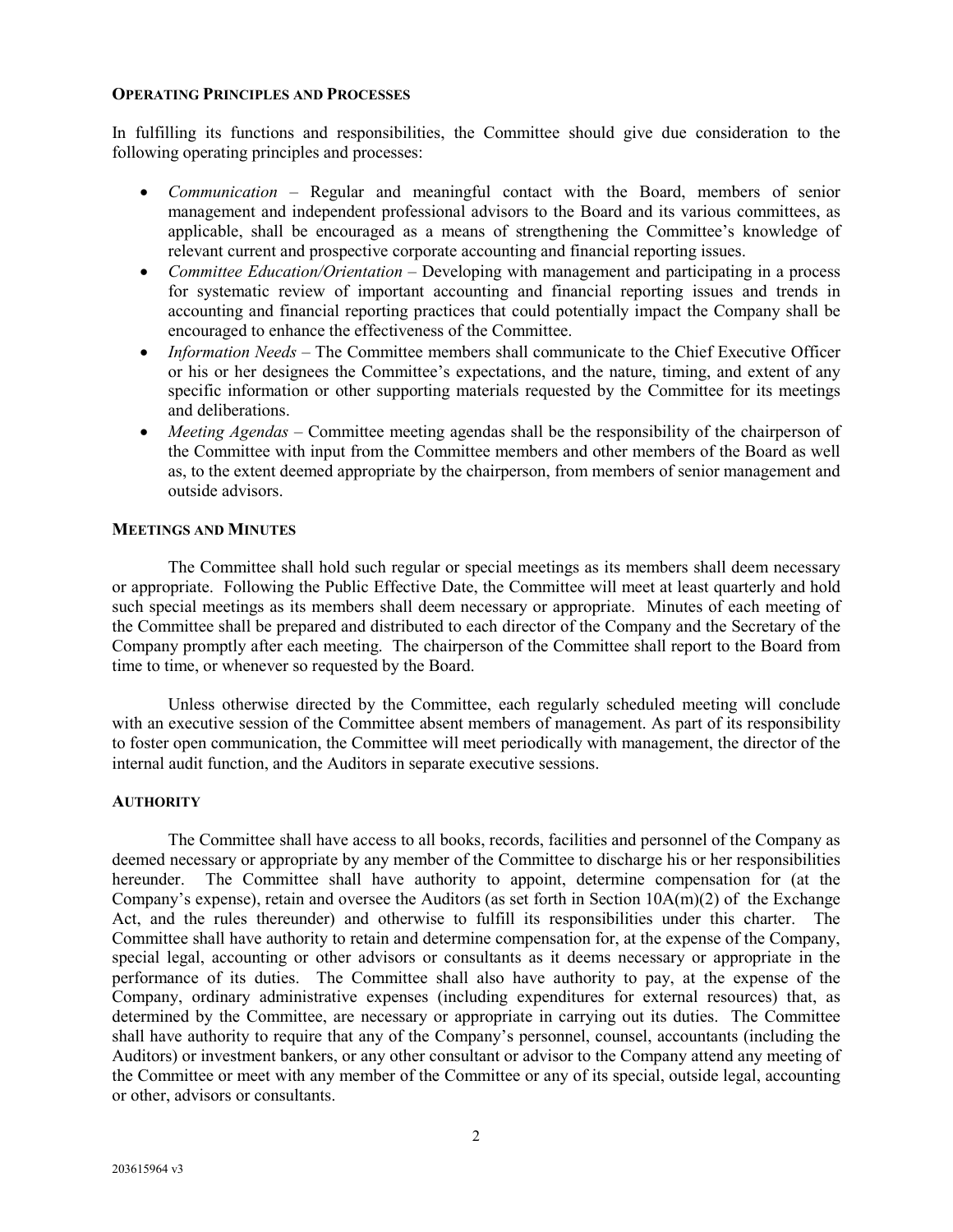The Committee may form and delegate authority to one or more subcommittees as appropriate. Delegation by the Committee to any subcommittee shall not limit or restrict the Committee on any matter so delegated, and, unless the Committee alters or terminates such delegation, any action by the Committee on any matter so delegated shall not limit or restrict future action by such subcommittee on such matters. The operation of the Committee shall be subject to the Bylaws of the Company as in effect from time to time and Section 141 of the Delaware General Corporation Law. Any decision of a subcommittee to preapprove audit or nonaudit services shall be presented to the full Audit Committee at its next scheduled meeting. The approval of this charter by the Board shall be construed as a delegation of authority to the Committee with respect to the responsibilities set forth herein.

# **RESPONSIBILITIES**

The Committee's responsibility is one of oversight. The members of the Audit Committee are not employees of the Company, and they do not perform, or represent that they perform, the functions of management or the Auditors. The Committee relies on the expertise and knowledge of management, the internal auditor and the Auditors in carrying out its oversight responsibilities. The management of the Company is responsible for preparing accurate and complete financial statements in accordance with generally accepted accounting principles ("*GAAP*"), preparing periodic reports and for establishing and maintaining appropriate accounting principles and financial reporting policies and satisfactory internal control over financial reporting. The Auditors are responsible for auditing the Company's annual consolidated financial statements and the effectiveness of the Company's internal control over financial reporting and reviewing the Company's quarterly financial statements. It is not the responsibility of the Committee to prepare or certify the Company's financial statements, guarantee the audits or reports of the Auditors or ensure that the financial statements or periodic reports are complete and accurate, conform to GAAP or otherwise comply with applicable laws.

The Committee shall oversee the Company's financial reporting process on behalf of the Board, and shall have direct responsibility for the appointment, compensation, retention and oversight of the work of the Auditors and any other registered public accounting firm engaged for the purpose of performing other review or attest services for the Company. The Auditors and each such other registered public accounting firm shall report directly and be accountable to the Committee. The Committee's functions and procedures should remain flexible to address changing circumstances most effectively. To implement the Committee's purpose and policy, following the Public Effective Date, the Committee shall be charged with the following functions and responsibilities with the understanding, however, that the Committee may supplement or (except as otherwise required by applicable laws or requirements of any stock exchange on which any of the Company's capital stock may be listed) deviate from these activities as appropriate under the circumstances:

**1.** *Evaluation and Retention of Auditors.* To evaluate the performance of the Auditors, to assess their qualifications (including their internal quality control procedures and any material issues raised by that firm's most recent internal quality control review or any investigations by regulatory authorities) and to determine whether to retain, or to terminate, the engagement of the existing Auditors, or to appoint and engage a different independent registered public accounting firm, which retention shall be subject only to ratification by the Company's stockholders (if the Committee or Board elects to submit such retention for ratification by the stockholders).

**2.** *Communication Prior to Engagement*. Prior to engagement of any prospective Auditors, to review a written disclosure by the prospective Auditors of all relationships between the prospective Auditors, or their affiliates, and the Company, or persons in financial oversight roles at the Company, that may reasonably be thought to bear on independence, and to discuss with the prospective Auditors the potential effects of such relationships on the independence of the prospective Auditors, consistent with Ethics and Independence Rule 3526, *Communication with Audit Committees Concerning*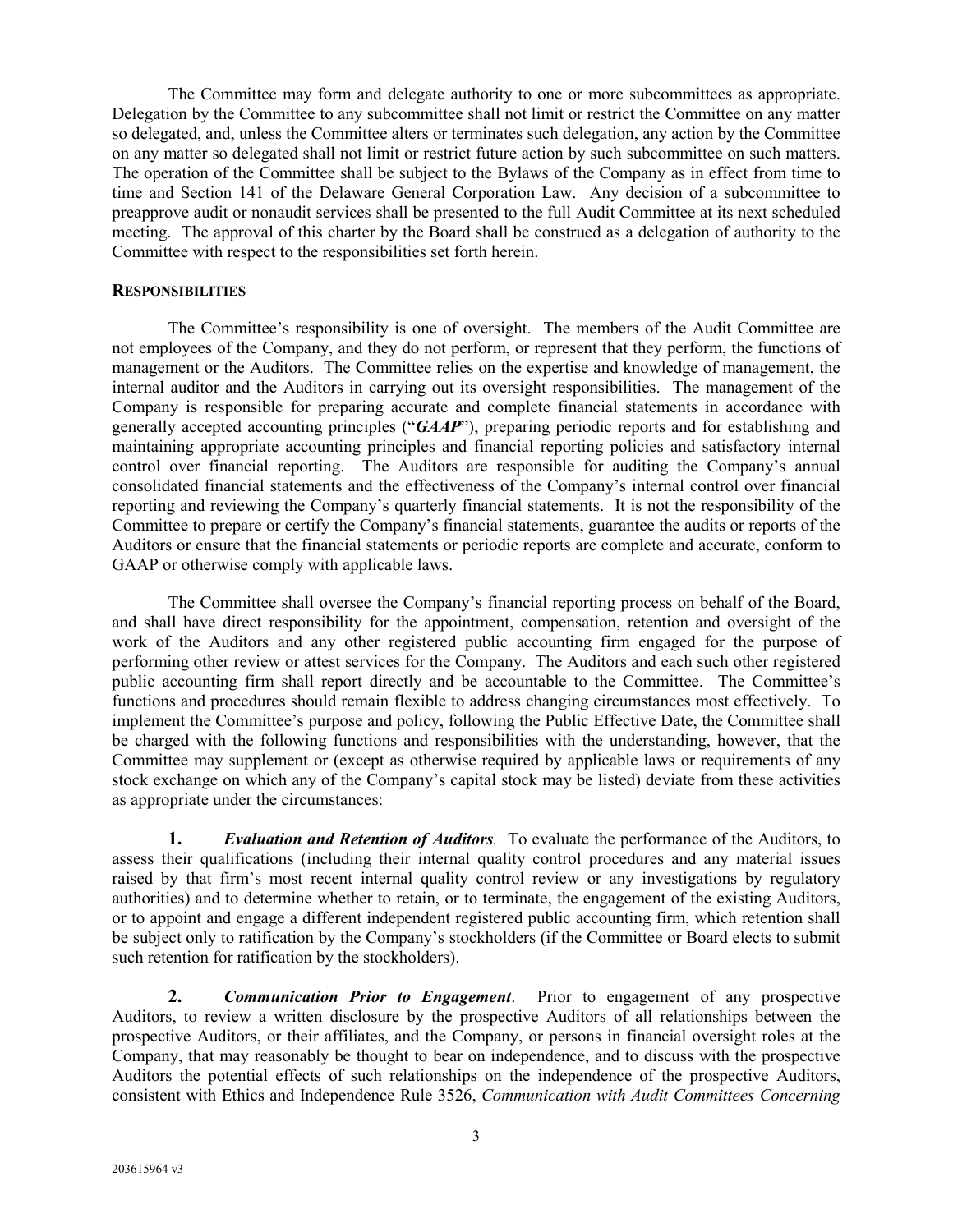*Independence* ("*Rule 3526*"), of the Public Company Accounting Oversight Board (United States) (the "*PCAOB*").

**3.** *Approval of Audit Engagements*. To determine and approve engagements of the Auditors, prior to commencement of such engagements, to perform all proposed audit, review and attest services, including the scope of and plans for the audit, the adequacy of staffing, the compensation to be paid, at the Company's expense, to the Auditors and the negotiation and execution, on behalf of the Company, of the Auditors' engagement letters, which approval may be pursuant to preapproval policies and procedures established by the Committee consistent with applicable laws and rules, including the delegation of preapproval authority to one or more Committee members so long as any such preapproval decisions are presented to the full Committee at the next scheduled meeting.

**4.** *Approval of Non-Audit Services.* To determine and approve engagements of the Auditors, prior to commencement of such engagements (unless in compliance with exceptions available under applicable laws and rules related to immaterial aggregate amounts of services), to perform any proposed permissible non-audit services, including the scope of the service and the compensation to be paid therefor, at the Company's expense, which approval may be pursuant to preapproval policies and procedures established by the Committee consistent with applicable laws and rules, including the delegation of preapproval authority to one or more Committee members so long as any such preapproval decisions are presented to the full Committee at the next scheduled meeting.

**5.** *Audit Partner Rotation*. To monitor the rotation of the partners of the Auditors on the Company's audit engagement team as required by applicable laws and rules and to consider periodically and, if deemed appropriate, adopt a policy regarding rotation of auditing firms.

**6.** *Auditor Independence.* At least annually, consistent with Rule 3526, to receive and review written disclosures from the Auditors delineating all relationships between the Auditors, or their affiliates, and the Company, or persons in financial oversight roles at the Company, that may reasonably be thought to bear on independence and a letter from the Auditors affirming their independence, to consider and discuss with the Auditors any potential effects of any such relationships on the independence of the Auditors as well as any compensation or services that could affect the Auditors' objectivity and independence, and to assess and otherwise take appropriate action to oversee the independence of the Auditors.

**7.** *Former Employees of Auditors.* To consider and, if deemed appropriate, adopt policies regarding Committee preapproval of employment by the Company of individuals employed or formerly employed by the Company's Auditors and engaged on the Company's account.

**8.** *Audited Financial Statement Review.* To review, upon completion of the audit, the financial statements proposed to be included in the Company's Annual Report on Form 10-K to be filed with the SEC and any disclosure from the Company's Chief Executive Officer and Chief Financial Officer to be made in connection with the certification thereof, and to recommend whether or not such financial statements should be so included.

**9.** *Annual Audit Results.* To review with management and the Auditors, the results of the annual audit, including the Auditors' assessment of the quality of the Company's accounting principles and practices, the Auditors' views about qualitative aspects of the Company's significant accounting practices, the reasonableness of significant judgments and estimates (including material changes in estimates and analyses of the effects of alternative GAAP methods on the financial statements), all known and likely misstatements identified during the audit (other than those the Auditors believe to be trivial),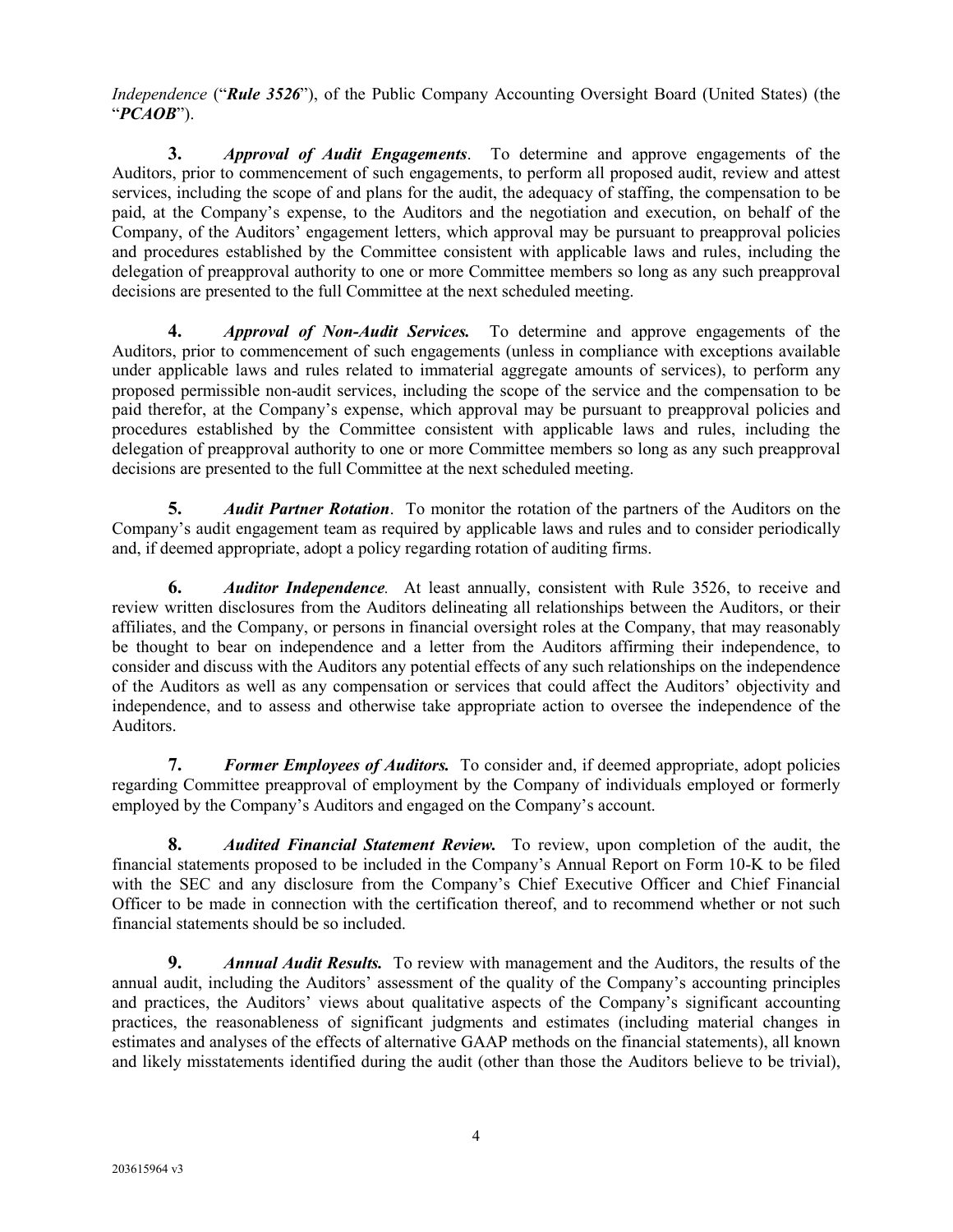the adequacy of the disclosures in the financial statements, and any other matters required to be communicated to the Committee by the Auditors under the standards of the PCAOB.

**10.** *Auditor Communications.* At least annually, to discuss with the Auditors the matters required to be discussed by Statement on Auditing Standards No. 61, as amended (AICPA, *Professional Standards*, vol. 12. AU section 380), as adopted by the PCAOB in Rule 3200T (including any successor rule adopted by the PCAOB).

**11.** *Quarterly Results and Reports on Form 10-Q.* To review with management and the Auditors, as appropriate, the results of the Auditors' review of the Company's quarterly financial statements and any disclosure from the Company's Chief Executive Officer and Chief Financial Officer.to be made in connection with the certification of the Company's quarterly reports filed with the SEC, prior to public disclosure of quarterly financial information, if practicable, or filing with the SEC of the Company's Quarterly Report on Form 10-Q and any other matters required to be communicated to the Committee by the Auditors under the standards of the PCAOB. To review with management and the Auditors, to the extent appropriate, other relevant reports or financial information submitted by the Company to any governmental body or the public, including management certifications as required in Item 601(b)(31) of Regulation S-K and relevant reports rendered by the Auditors (or summaries thereof).

**12.** *Management's Discussion and Analysis*. To review with management and the Auditors, as appropriate, the Company's disclosures contained under the caption "Management's Discussion and Analysis of Financial Condition and Results of Operations" in its periodic reports to be filed with the SEC.

**13.** *Press Releases.* To review with management and the Auditors, to the extent appropriate, earnings press releases, as well as the substance of financial information and earnings guidance provided to analysts and ratings agencies (including, without limitation, reviewing any pro forma or non-GAAP information), which discussions may be general discussions of the type of information to be disclosed or the type of presentation to be made. The Chair of the Committee may represent the entire Committee for purposes of this discussion.

**14.** *Accounting Principles and Policies.* To review with management and the Auditors, as appropriate, significant issues that arise regarding accounting principles and financial statement presentation, including critical accounting policies and practices, alternative accounting policies available under GAAP related to material items discussed with management, the potential impact on the Company's financial statements of off-balance sheet structures, any other significant reporting issues and judgments, and any significant regulatory, legal and accounting initiatives or developments that may have a material impact on the Company's financial statements, compliance programs and policies if, in the judgment of the Committee, such review is necessary or appropriate

**15.** *Risk Assessment and Management.* To review and discuss with management and the Auditors, as appropriate, (i) the Company's guidelines and policies with respect to financial risk management and financial risk assessment, including the Company's major financial risk exposures and the steps taken by management to monitor and control these exposures and (ii) the adequacy and effectiveness of the Company's information security policies and practices and the internal controls regarding information security, including those concerning data privacy, cybersecurity and backup of information systems.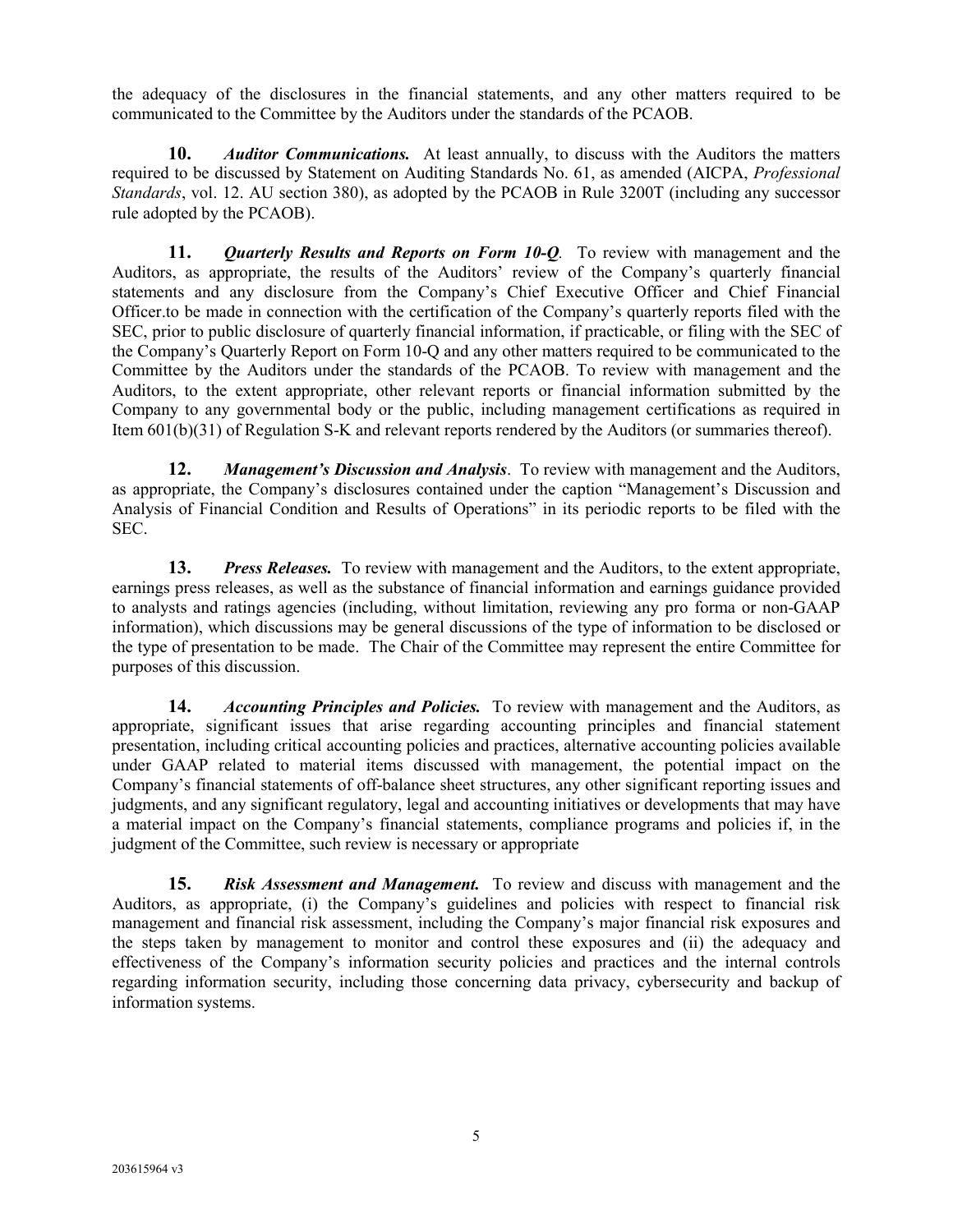**16.** *Management Cooperation with Audit.* To evaluate the cooperation received by the Auditors during their audit examination, including any significant difficulties encountered during the audit or any restrictions on the scope of their activities or access to required records, data and information and, whether or not resolved, significant disagreements with management and management's response, if any.

**17.** *Management Letters.* To review with the Auditors and, if appropriate, management, any "management" or "internal control" letter issued or, to the extent practicable, proposed to be issued by the Auditors and management's response, if any, to such letter, as well as any additional material written communications between the Auditors and management.

**18.** *Internal Auditors.* To review the audit plan of the Company's Internal Audit Department to the extent established internally or via use of a third party (the "*Internal Auditors*"), discuss scope, staffing, compensation, locations, reliance upon management and general audit approach and any significant reports prepared by the Internal Auditors as well as management's responses, approve the hiring and dismissal of the Director of Internal Audit, periodically (no less frequently than annually) approve, review and recommend changes to the Internal Auditors' Charter to ensure that the function has guidelines that allow it to operate effectively, and ensure that the Director of Internal Audit and those reporting to the Director of Internal Audit on internal audit matters have access to the Company's records as necessary to permit the function to operate effectively. To periodically review with the Auditors, the Internal Auditors' responsibility, budget and staffing. To discuss, with the Auditors and management, the Internal Auditors' function and the extent to which changes or improvements in financial or accounting practices have been implemented.

**19.** *National Office Communications.* To review with the Auditors, as appropriate, communications between the audit team and the Auditors' national office with respect to accounting or auditing issues presented by the engagement.

**20.** *Disagreements between Auditors and Management.* To review with management and the Auditors, or any other registered public accounting firm engaged to perform review or attest services, any conflicts or disagreements between management and the Auditors, or such other accounting firm, whether or not resolved, regarding financial reporting, accounting practices or policies or other matters, that individually or in the aggregate could be significant to the Company's financial statements or the Auditors' report, and to resolve any conflicts or disagreements regarding financial reporting.

**21.** *Internal Control over Financial Reporting; Disclosure Controls*. To confer with management and the Auditors, as appropriate, regarding the scope, adequacy, and effectiveness of internal control over financial reporting and the Company's disclosure controls and procedures, including any significant deficiencies and significant changes in internal controls. To obtain reports on significant findings and recommendations with respect to internal controls over financial reporting, together with management responses and any special audit steps adopted in light of any material control deficiencies.

**22.** *Separate Sessions.* Periodically, to meet in separate sessions with the Auditors, the Internal Auditors or other personnel responsible for the internal audit function, as applicable and appropriate, and management to discuss any matters that the Committee, the Auditors, the Internal Auditors or other personnel responsible for the internal audit function, or management believe should be discussed privately with the Committee.

**23.** *Correspondence with Regulators.* To consider and review with management, the Auditors, outside counsel, as appropriate, and any special counsel, separate accounting firm or other consultants and advisors as the Committee deems appropriate, any correspondence with regulators or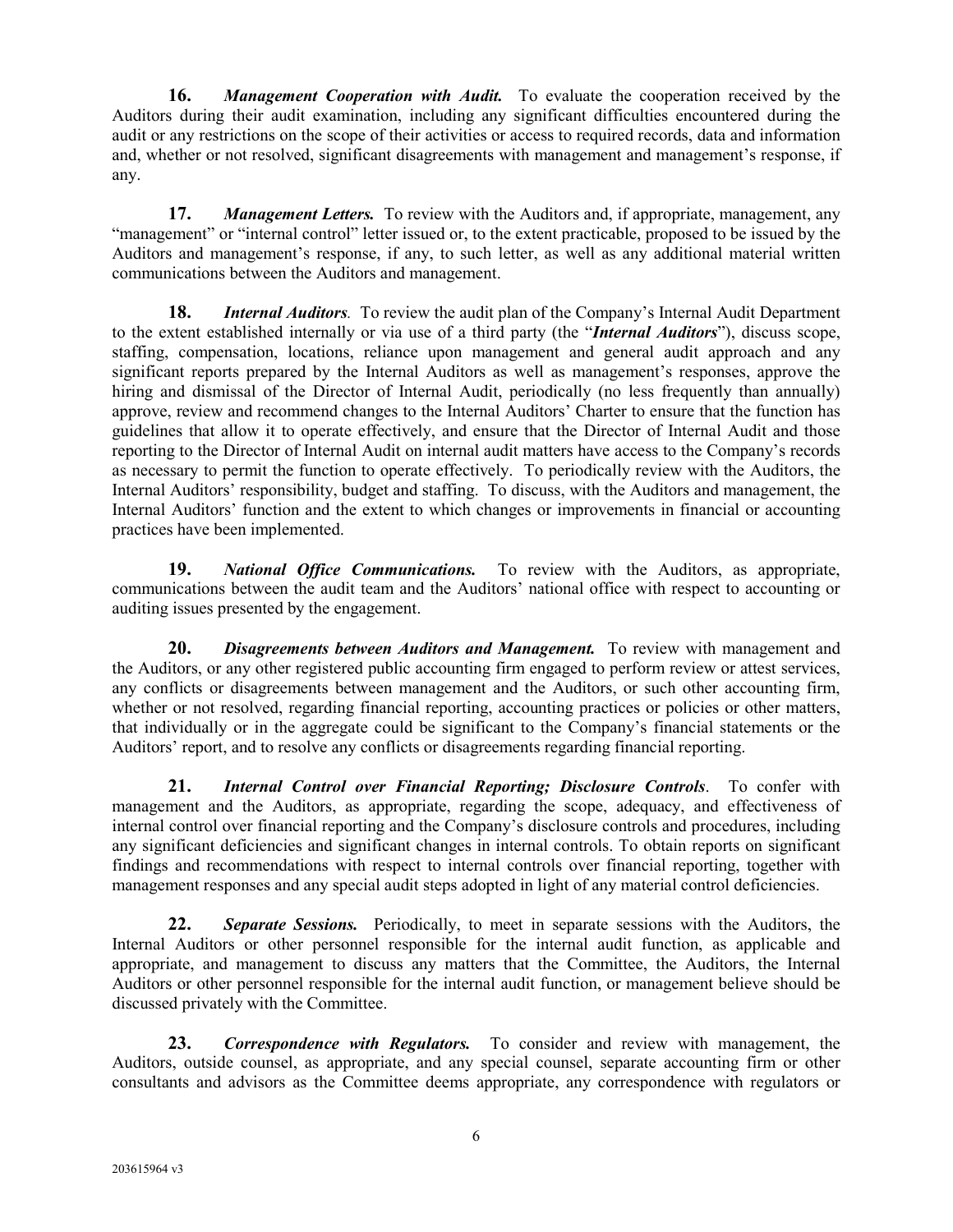governmental agencies and any published reports that raise material issues regarding the Company's financial statements or accounting policies.

**24.** *Complaint Procedures.* To establish procedures, when and as required by applicable laws and rules, for the receipt, retention and treatment of complaints received by the Company regarding accounting, internal accounting controls or auditing matters and the confidential and anonymous submission by employees of concerns regarding questionable accounting or auditing matters.

**25.** *Engagement of Registered Public Accounting Firms.* To determine and approve engagements of any registered public accounting firm (in addition to the Auditors), prior to commencement of such engagements, to perform any other review or attest service, including the compensation to be paid, at the Company's expense, to such firm and the negotiation and execution, on behalf of the Company, of such firm's engagement letter, which approval may be pursuant to preapproval policies and procedures, including the delegation of preapproval authority to one or more Committee members, so long as any such preapproval decisions are presented to the full Committee at the next scheduled meeting.

**26.** *Ethical Compliance.* To review the results of management's efforts to monitor compliance with the Company's programs and policies designed to ensure adherence to applicable laws and rules, as well as to its Code of Business Conduct and Ethics, including review and oversight of related-party transactions as required by applicable laws or requirements of any stock exchange on which any of the Company's capital stock is listed.

**27.** *Investigations.* To investigate any matter brought to the attention of the Committee within the scope of its duties if, in the judgment of the Committee, such investigation is necessary or appropriate.

**28.** *Related Party Transactions.* To consider and approve or disapprove any related party transaction as defined under SEC Regulation S-K Item 404, to the extent required by SEC regulations.

**29.** *Proxy Report.* To oversee the preparation of the Committee report required by the rules of the SEC to be included in the Company's annual proxy statement.

**30.** *Annual Charter Review.* To review and assess the adequacy of this charter annually and recommend any proposed changes to the Board for approval.

**31.** *Report to Board.* To report to the Board with respect to material issues that arise regarding the quality or integrity of the Company's financial statements, the Company's compliance with legal or regulatory requirements, the performance or independence of the Auditors, the performance of the Company's internal audit function (as applicable) or such other matters as the Committee deems appropriate from time to time or whenever it shall be called upon to do so.

**32.** *Internal Control Report*. At least annually to obtain and review a report by the Auditors describing that firm's internal quality-control review or peer review or by any inquiry or investigation by governmental or professional authorities, within the preceding five years, with respect to one or more independent audits performed by the firm, as well as any steps taken to address the issues raised.

**33.** *Annual Committee Evaluation.* To conduct an annual evaluation of the performance of the Committee.